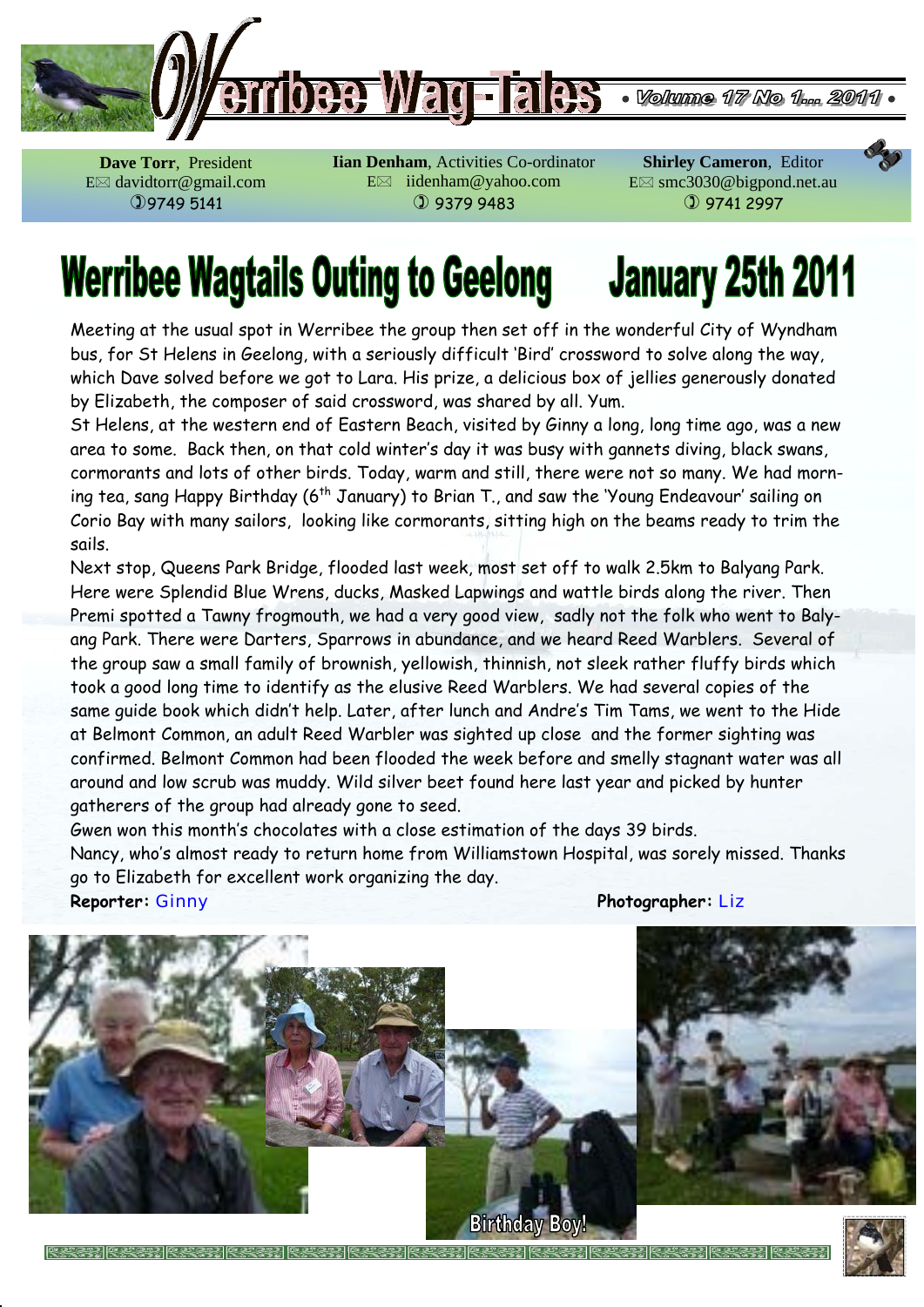## **Catching and Banding Red-neck Stints**

28<sup>th</sup> December 2010, Clive Minton and his group of scientists and volunteers who were trying to catch and band Wading birds that nest in Siberia and come back to Australia for the winter (our summer).

 Nets were set on the new mudflats on the beach side of the road near the T-Section. After the nets are fired the birds were removed quickly and put into cages covered by shade cloth for processing.

A metal band and an orange plastic flag is put on. The individual numbers on the metal bands are recorded together with the bird's age (immature or adult), stage of moult, weight, and for some species the sex.

Poop samples were taken by the scientists from DPI (Department of Primary Industry) (and sometimes blood samples) to determine if they are carrying Bird Flu, so far these birds are not carrying the flu virus Preliminary opinion is that breeding success was good last year and better than some previous years which had been poor.

We finished the first day with only 65 birds banded for the day.

Next morning being the "local lad" I was sent to find some waders.

Most of the waders have not returned to Werribee this Australian spring.

Over the years I have counted 13,000 Red-necked Stints, 8,000 Sharp-tailed Sandpipers, and 5,000 Curlew Sandpipers feeding in front of me in one square mile. This year, over 3 days I probably saw about 2000 Red-necked Stints, no Sharp-tailed Sandpipers and six Curlew Sandpipers each day.

Clive Minton and some of the more dedicated people went to Flinders that evening to catch 8 Ruddy Turnstones; four Turnstones were carrying geolocators fitted the previous year. One had been fitted two years previously.

**Reporter: James Gunn**

**Fishmen beware!** 



### Ruddy Turnstone, CMY (who was named 9Y last year) with Geolocators Report

He took off from Flinders on 26 April (27<sup>th</sup> last year) and flew non stop to Hainan (or thereabouts) in 7 days Stayed here for 12 days.

On 13 May he took off over Taiwan towards the Yellow Sea – he stayed in the northern Yellow Sea until 26 May. Then NE, Sakalin Island, Sea of Okhotsk to around Magadan early June. Here we lose useful signals due to 24 hour daylight.

On the return journey I pick him up on the Alaskan Peninsula on 4 July, then he moves to the outer reaches of the Aleutians until 15 Sept.

On 15 Sept flies South to reach the Marshall Islands in the Pacific and stays until approx 25 Oct.

On 26 October heads southwest to the Samoan Islands (or around this region) where he stays until 28 November.

On 28 November heads for east coast of Australia crossing the coast around Fraser Island.

Arrives back at Flinders 2 December 2010 (last year 8 December).

So there you have the story of this amazing bird. Please take some of my dates and locations with care as a lot of filtering and analysis still needs to be done. Hopefully I can get a better picture to you in a couple of weeks.

Thanks again to everyone for their help – this is the sort of result that makes it all worthwhile. Best wishes and a happy new year to you all,

**Reporter: Ken Gosbell**

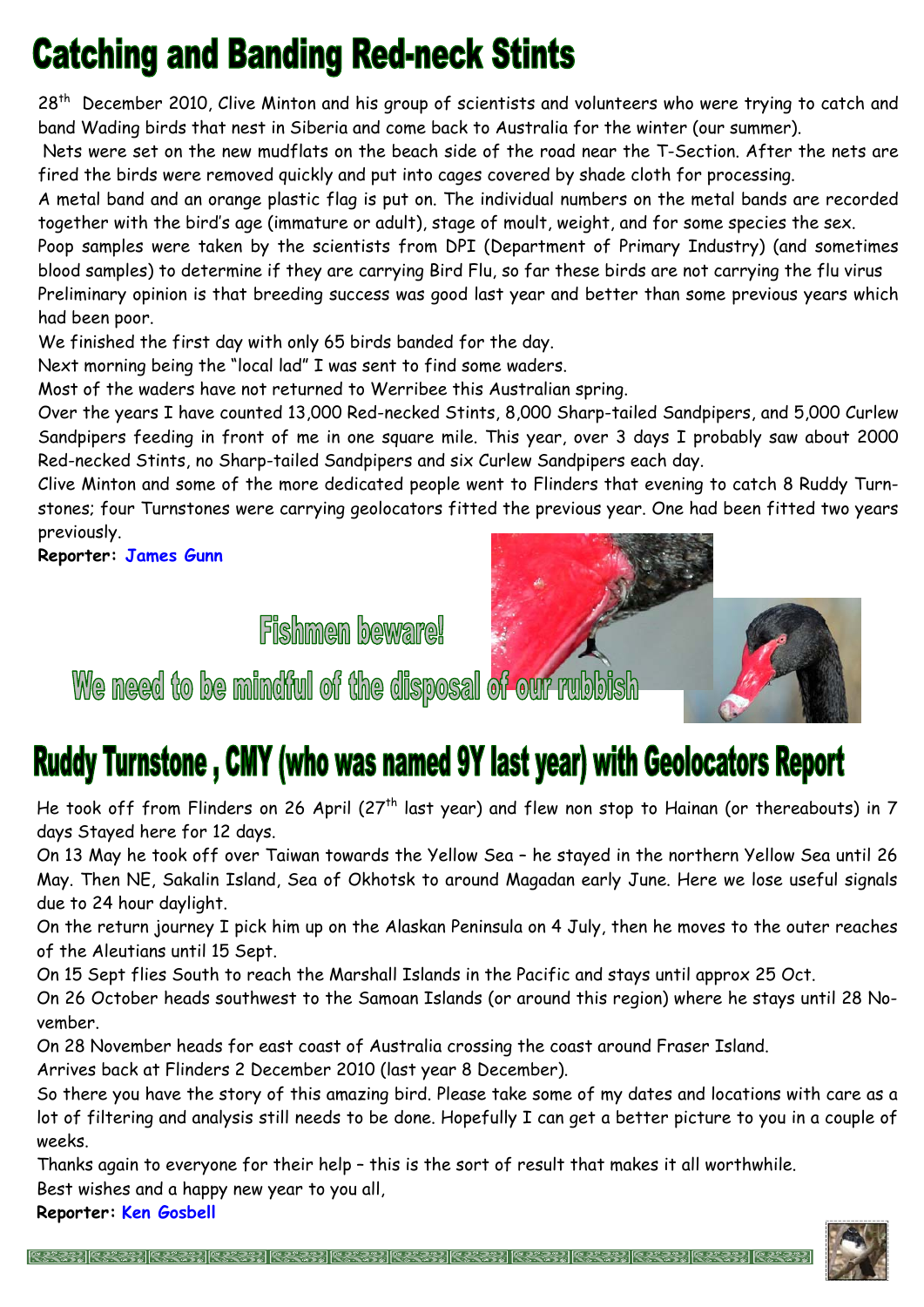## 2008 - 2011 Baringhup

It's Wednesday, 12 January as I type this. All of us are watching and listening to the terrible news of the Queensland floods. I thought some of you might be interested to learn of the November/ December floods in Victoria, when urgent warnings were broadcast for the Murray, Goulburn, Avoca and -

#### **The Loddon River Downstream of Cairn Curran:**

That's Baringhup, where the Wagtails had their first away trip in April 2008.

When we were there nearly three years ago, the lake at the dam was standing at about 5% capacity. As the drought prevailed, it continued to drop further to a bit over 2%.

Then, during spring last year, the rains came. By mid-November, the dam was full and the decision was made to release some of the water as the in-flow continued. A necessary decision, but bad news for Baringhup and our caravan park, and for further areas downstream towards Laanecoorie.

Number 1 son Denis was there mid-December and reported that several of the vans closer to the river had gone – some towed away, but others literally torn from their stands and washed away, and that some forty metres of the main road outside the park had lifted and floated away into the paddocks.

I went up there during the week after Christmas and stayed in the van he owns jointly with number 2 son Terry. That's the one we called O'Connor2, where we spent that mad Saturday evening that some of you might remember (and some might wish to forget!).

The park was buzzing when I was there as the water had receded and everyone was busy assessing damage and re-establishing as well as they could. It's not just water, of course, it's liquid mud and it's full of debris, some quite heavy. Much of this debris is hanging over fences (those that are still there) and from quite high among the branches of trees along the river (I estimate about 14 metres above the present river level). The river broke its banks, Baringhup was entirely isolated, and I'm now seeing large areas of wetland where I've never seen water before.

O'Connor2 is safe and sound as it's well back from the river and a couple of feet above ground level. But at the little van that I used to own, where some of you dropped in for a coffee,









the high water mark stands about a metre above ground. That would spell the end of floor coverings and bedding, and the saturation of floor structure that was never meant to sustain that sort of damage. I remember Anita and Premi setting up their camp on the site next to me. Sorry girls, you would have been washed away in November.

None of this compares with the disaster in Queensland of course, but it does serve, for me at least, to appreciate the impact of these floods.

And as I write, the Loddon River is again on flood alert.